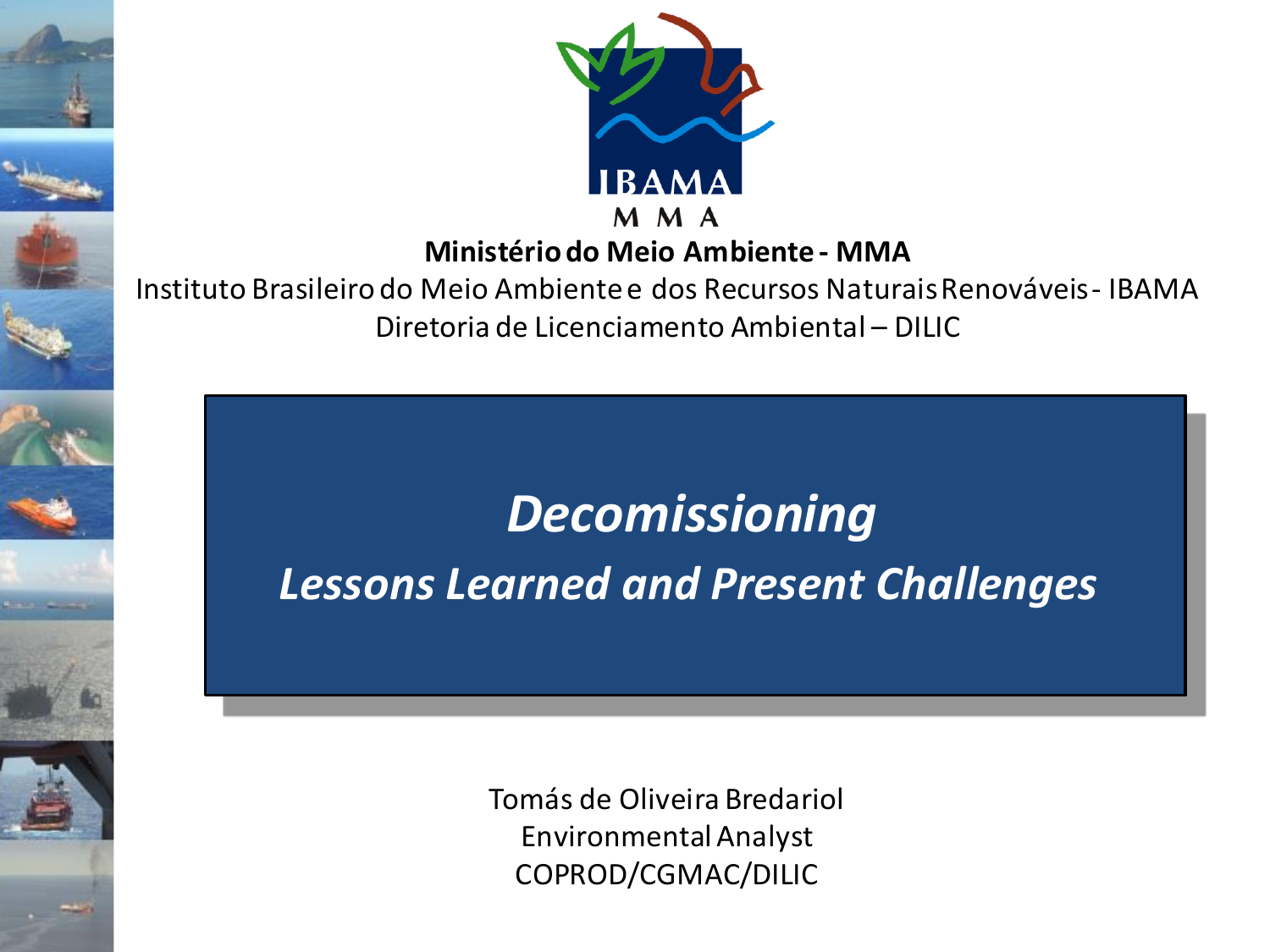### **Constitution of the Federative Republic of Brazil, 1988 TITLE VIII - THE SOCIAL ORDER CHAPTER VI - ENVIRONMENT**

**Article 225.** All have the right to an ecologically balanced environment, which is an asset of common use and essential to a healthy quality of life, and both the Government and the community shall have the duty to defend and preserve it for present and future generations.

...

**Paragraph 2.** Those who exploit mineral resources shall be required to restore the degraded environment, in accordance with the technical solutions demanded by the competent public agency, as provided by law.

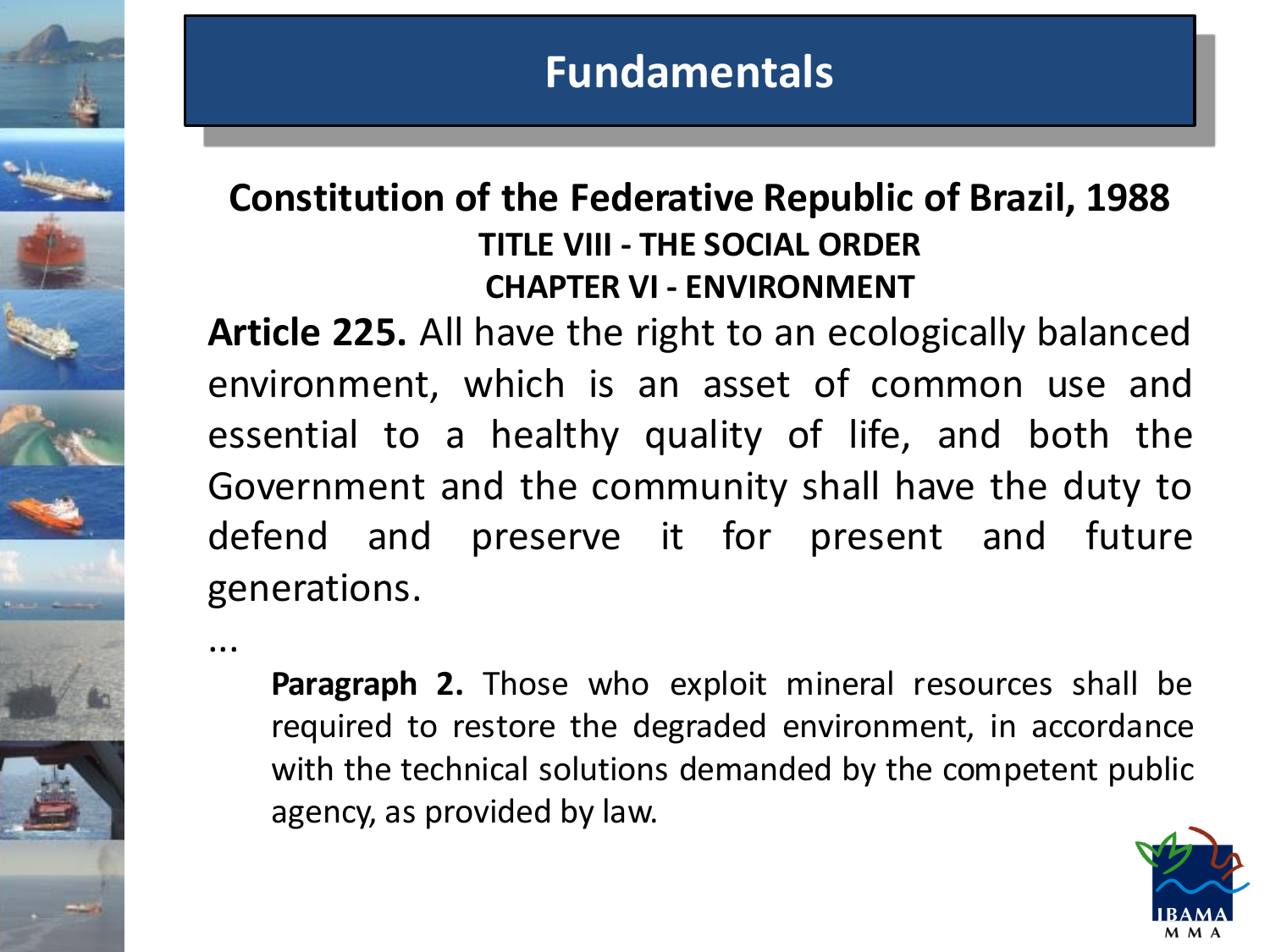The Brazilian Institute of Environment and Renewable Resources – IBAMA is responsible for:

- Environmental Protection
- Environmental Permitting (Offshore O&G Projects)
- Emergency Response
- Environmental Quality

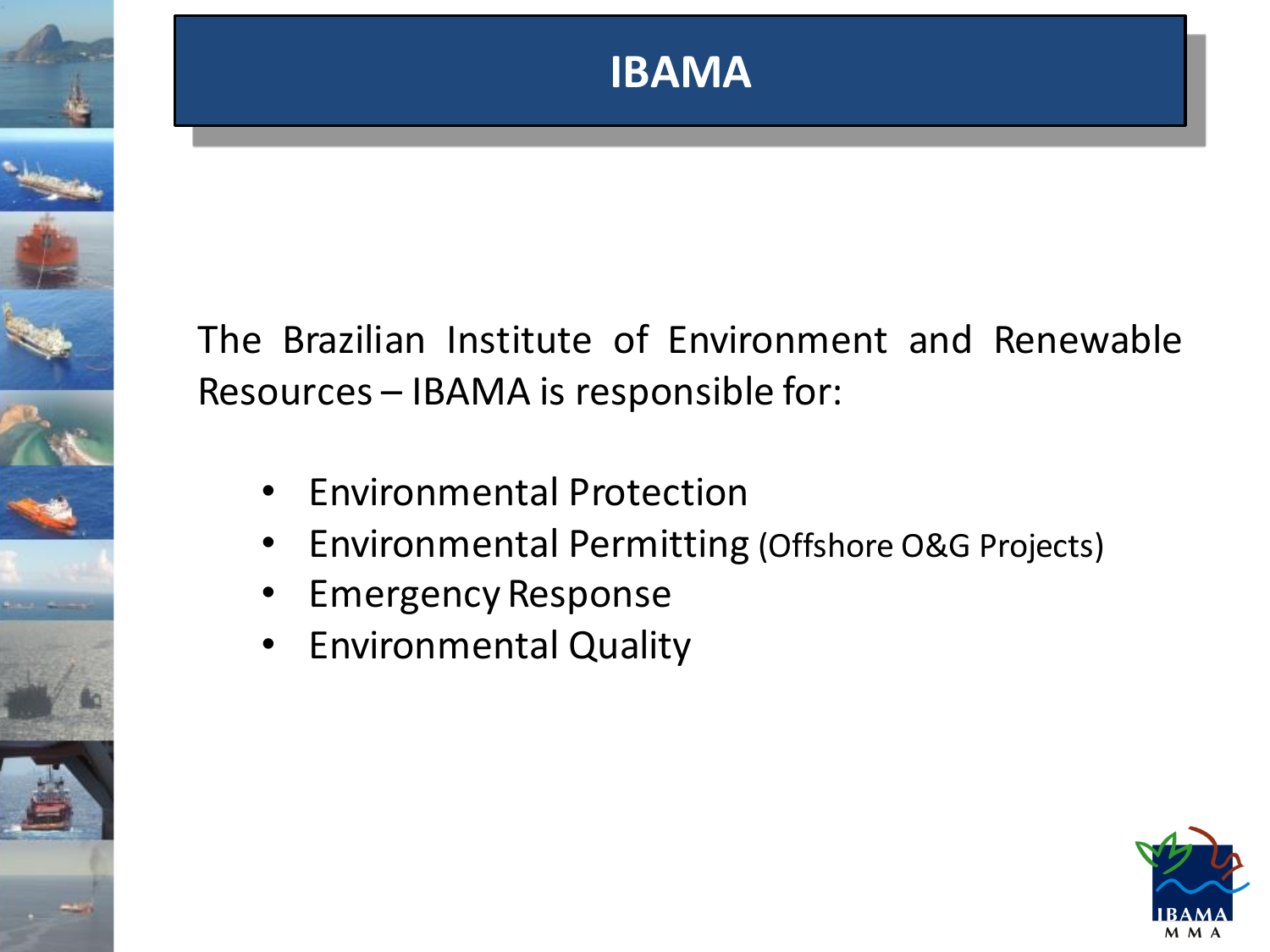- The Technical Information  $n^{\circ}$  3/2019 COPROD/CGMAC/DILIC, outlines the framework employed on decomissioning plans analisys;
- We keep in touch with other regulators (ANP, Navy), so we all work in the same direction;
- We are always open to dialogue and looking for bestpractices.

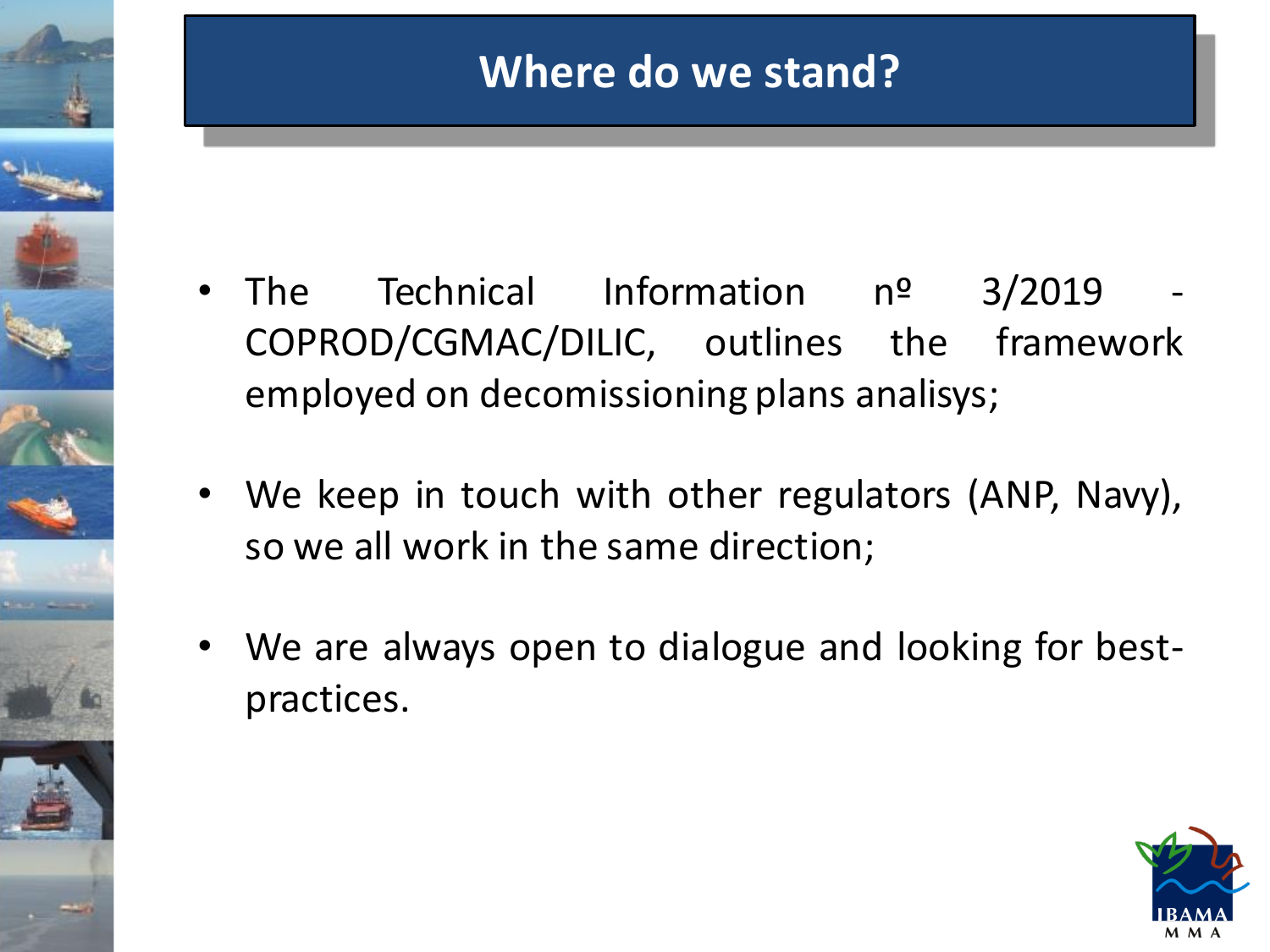## **Lessons Learned**

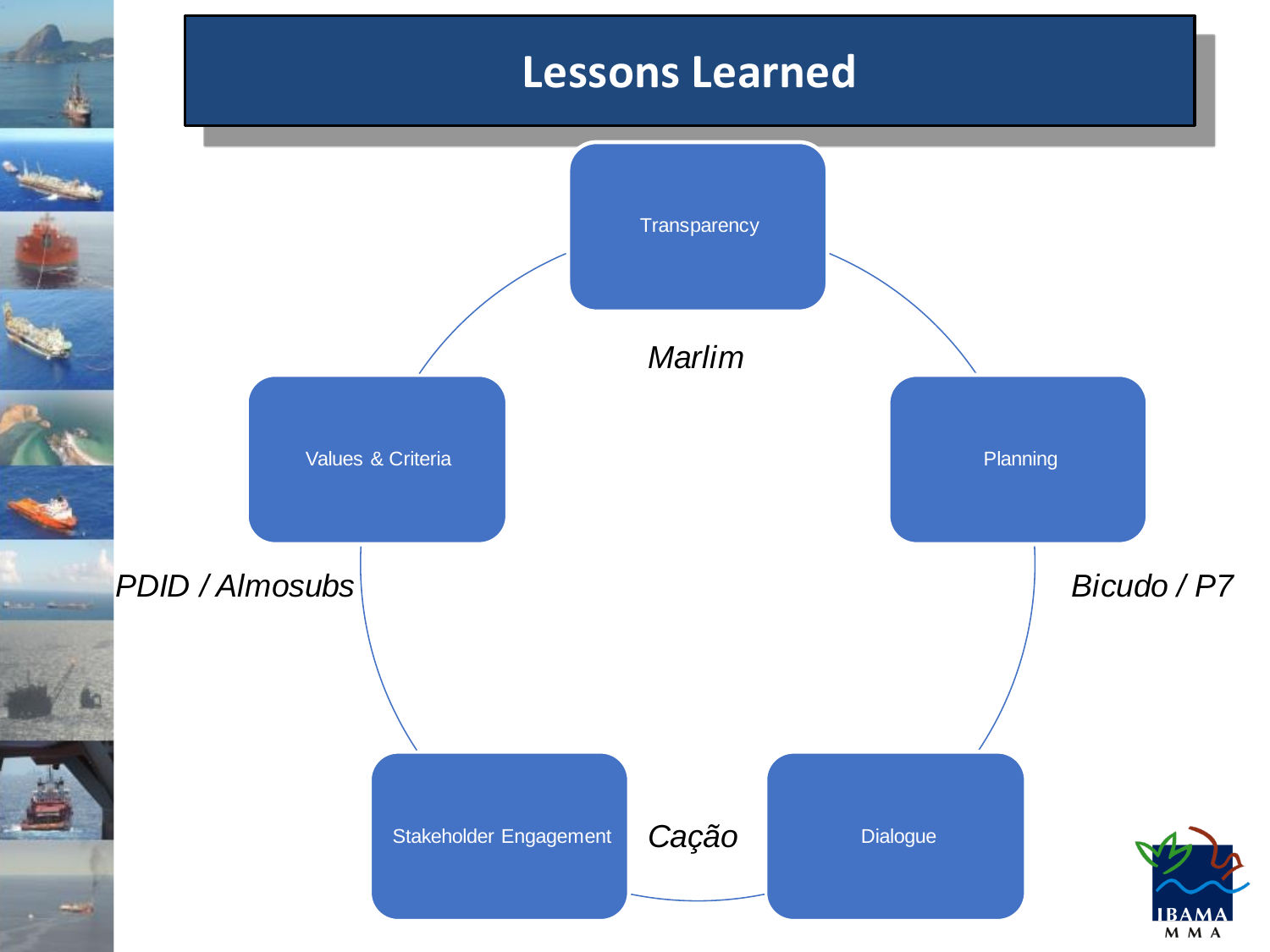





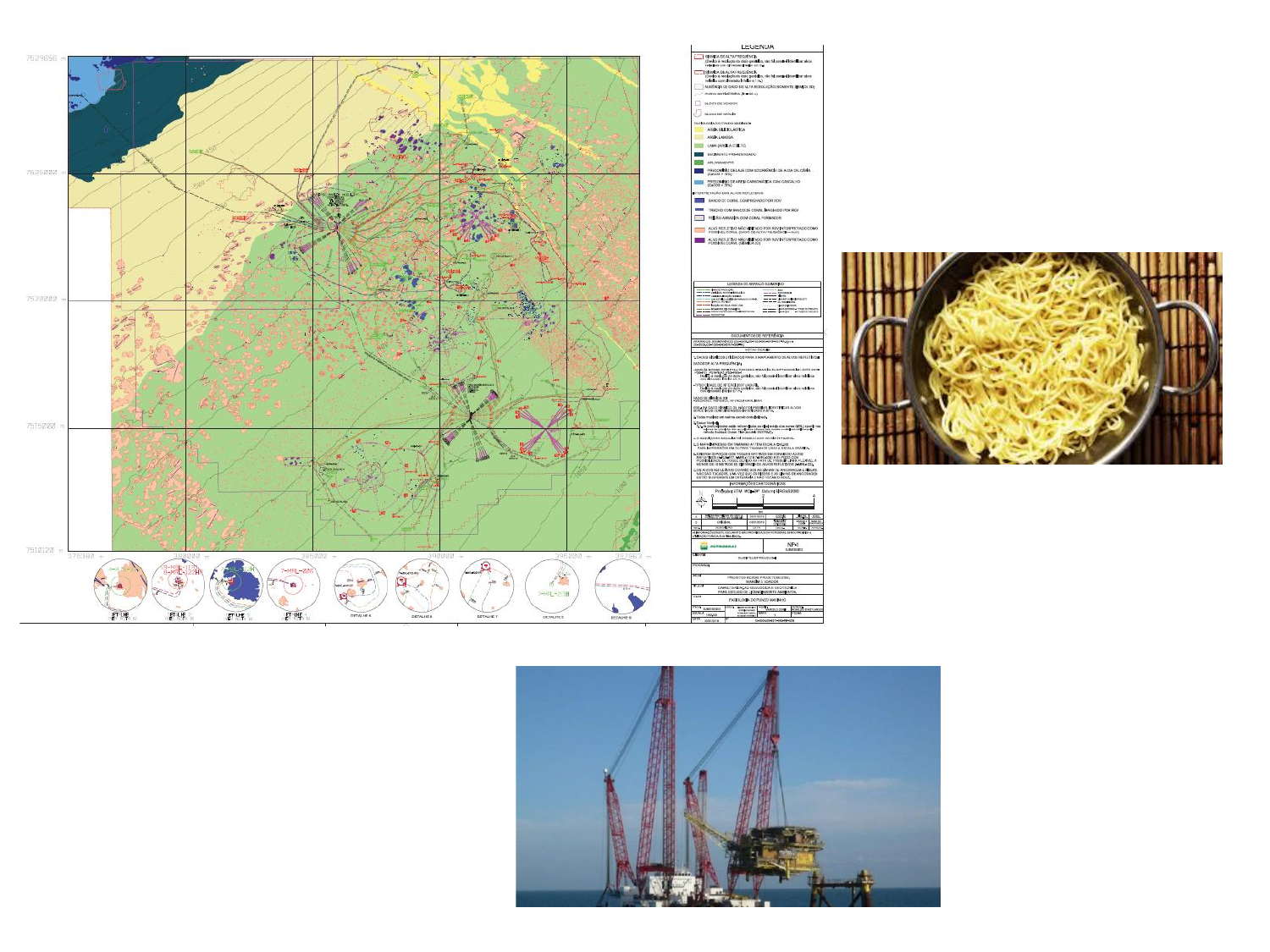## **Brazilian Challenges**

- Bioinvasion;
- Limited information;
- Solutions supply chain;
- T-NORM;
- Life-extension
	- Decomissioning: when, who and how;
	- Responsabilities must be clear.



Figura 3: Colônias de coral-sol sobre Boca de Sino.

Figura 4: Colônias de coral-sol sobre Boca de Sino.

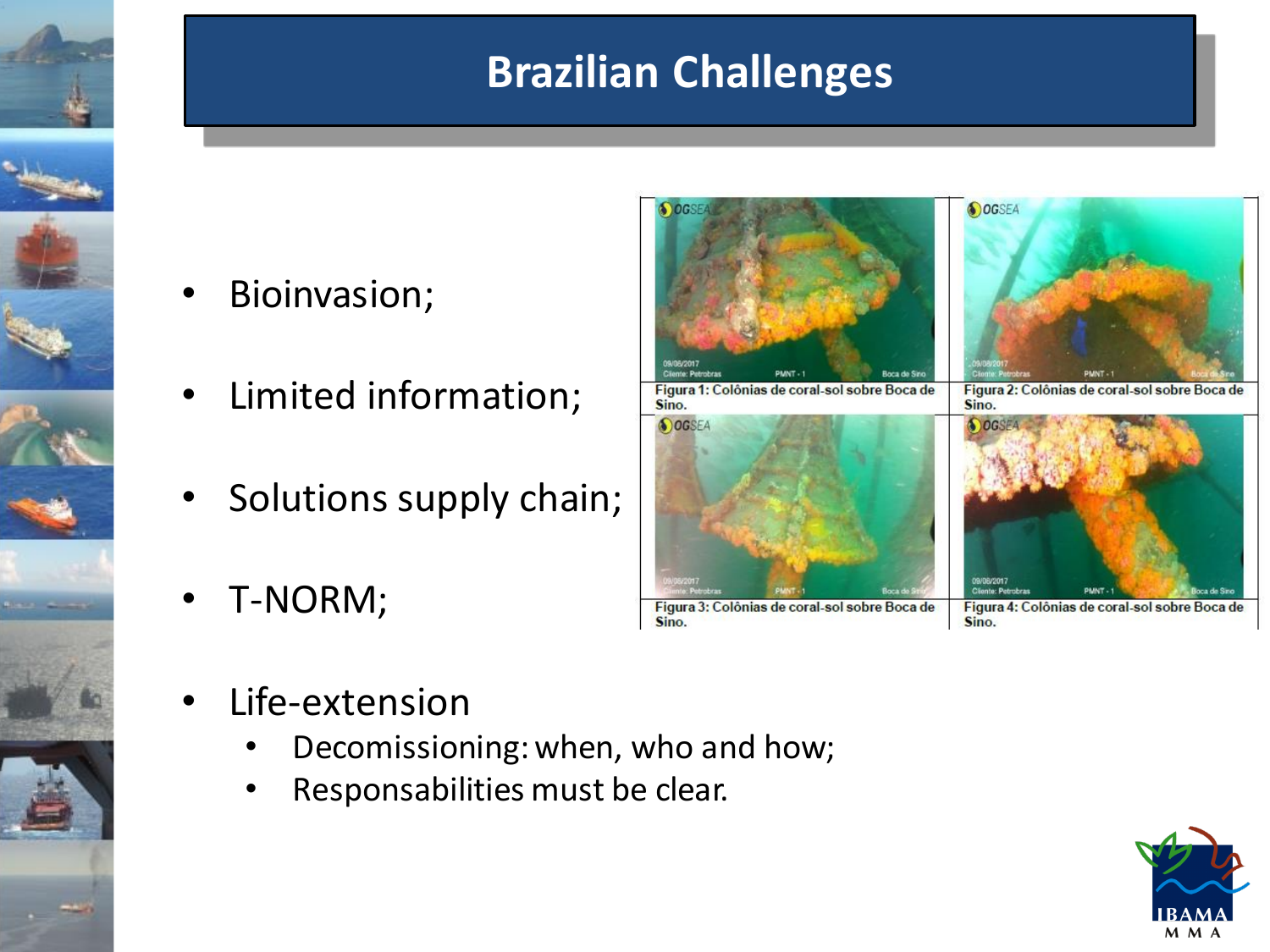











**The Case of FPRJ**